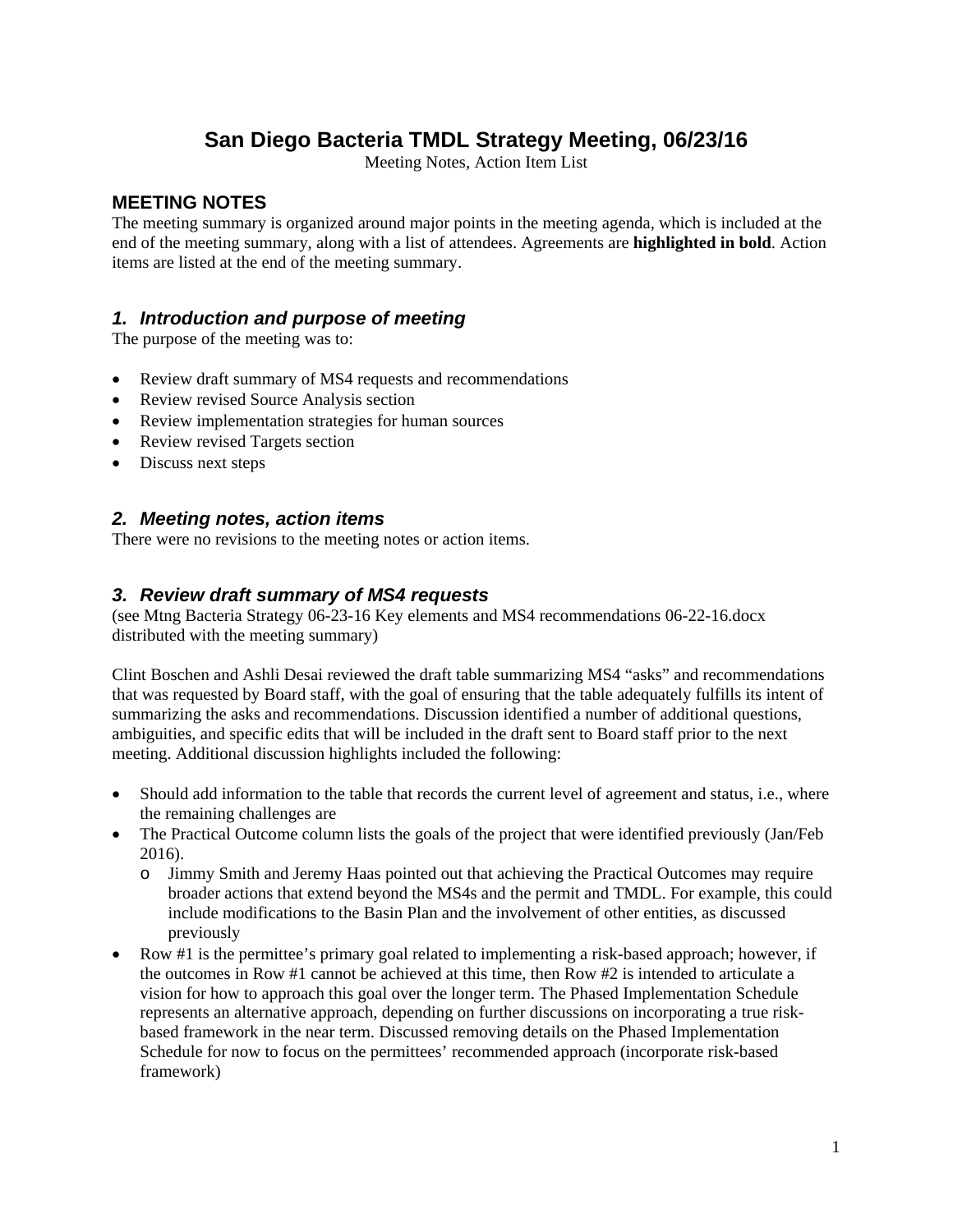- o Jimmy Smith noted that an open question is how much focus to put on a risk-based approach in the near term. Overall, this is a step in the right direction but the table and implementation plan needs more specificity in areas such as schedule and allocations
- o If a risk-based approach is not to be implemented now, then the permittees would like a commitment from the Board on a pathway for eventually getting there
- o A risk-based approach, in terms of illness rates and their link to indicator concentrations, is already in the objective as a basic foundation. However, moving to an approach based on measurement of actual illness rates in the region, and on pathogen indicators, will take some unknown length of time, which highlights the importance of the TMDL compliance schedule
- This would also require changes to the WOIPs. In terms of Row #3, there was some disagreement about whether the Surfer Health Study provides enough basis, on its own, for a site-specific objective
- In Row #5, Column #1, "cleaner" should be changed to "safer"
- In terms of Row #5, it is not clear how to transition from an allowable exceedance frequency approach to the risk-based approach
	- o This might require looking at the risk profiles of unique sources in different watersheds, something that has not been required before
	- o There is some disconnect between the language in the Practical Outcome and the recommendation, which might require adjusting the language of the Practical Outcome
	- o If the approach is based on targets, then it will be easier to link these to sources and allocations, which can be expressed as a percentage of allowable exceedance days
- The Practical Outcomes listed in Rows #10 and #12 were not included in previous discussion, but were added to include additional important topics
- For Row #10, generally discussed possibly including a combination of allowable exceedance days and loads. The Chollas Creek Metals TMDL provides a good example of an implementation based TMDL approach
- In terms of allowable exceedance days (Row #10), what is the basis for defining these, acknowledging that the risk profile in natural and urban systems is different even if the indicators are the same?
- In terms of Row #11, consider setting different schedules for different sources or water bodies

Board staff should submit comments (**AI)** by July 20, a week prior to the next workgroup meeting.

#### *4. Source analysis section*

(see Mtng Bacteria Workgroup 06-23-16 Source Analysis.docx distributed with this meeting summary)

One main question for Board staff is whether this section (and the other revised sections) met their stated needs for technical justification and support of the recommendations. A walk-through of the revised section highlighted a number of edits and revisions. Discussion also highlighted the following:

- Section 1.1 should include direct discharges to the surfzone, recreational areas on creeks with facilities, porta potties, and illegal RV dumping to stormdrains
- Section 1.2 should revise Figure 1 to clarify if it refers to risk, loading, or some synthesis of the two. The degree of implied quantification and the relationship to loads is ambiguous, although the intent was to include the nature of the associated pathogen(s) and loads
	- o Figure 1 communicates important information about relative risk of different sources and it will be important to be able to defend its messages. Ensure that linkage with text is accurate and tight
	- o Additional information on the pathogenicity of dog and cat feces will be gathered and included, and the position of livestock will be adjusted to be lower than sewage and homeless
		- Relative position of sources in Figure 1 might differ depending on location; not sure this level of detail is appropriate for the figure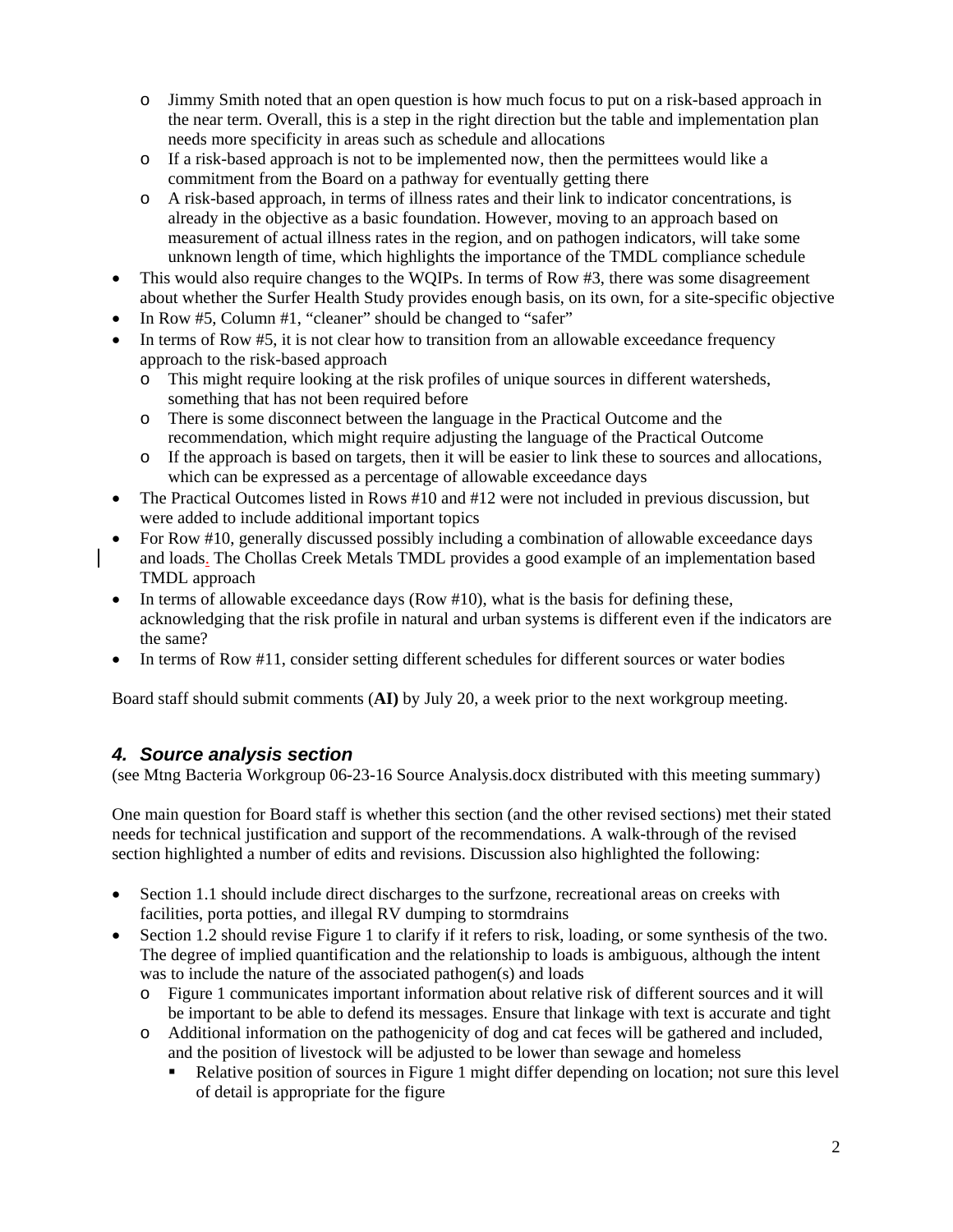- o Assess information on pathogens in compost and whether this is a potential source/pathway, e.g., mulch along freeways. Nancy Palmer has information on bacteria and pathogens found in manures
- In terms of Section 2, a key issue is how to deal with upstream land uses that eventually contribute to the MS4
	- o This section focuses directly on MS4s; influence of upstream sources belongs in the allocation section and a discussion of jurisdictional boundaries
	- o This will require a quantification of loads and a separation and identification of different inputs; something that was not addressed in detail in the current TMDL
- In Section 2.3, it may be worth investigating CIWQS more to determine whether it is possible to document where sanitary sewer overflows (SSO) end up. That will help quantify loads from sources and ultimately allocations
	- o It will also be important to address laterals and exfiltration as well as SSOs
	- o And if possible to identify how much from various sources reaches surface water and may be mobilized later during periods of higher flow; current information on spills does not include exfiltration
- In terms of Section 2.3, the current management and regulatory system does not incentivize reporting of exfiltration; there are no formal requirements to ensure that annual inspection goals are met

Board staff should submit comments (**AI)** by July 20, a week prior to the next workgroup meeting.

#### *5. MS4 implementation approach*

(see file Mtng Bacteria Workgroup 06-23-16 Implementation 06-13-16.pptx distributed with this meeting summary)

Ashli Desai stated that the proposed approach focuses on what implementation would look like for highrisk sources, recognizing that this currently would involve only the MS4s but that eventually would include a wider range of relevant sources. Establishing and managing such coordination with other sources presents a number of challenges. Additional discussion highlights included the following:

- Board staff would appreciate guidance and suggestions on the specifics of how to address a wider range of human sources. Some additional details will be included in the implementation section; this presentation focuses only on conceptual approaches
- The implementation approach identifies actions to be taken by MS4s while acknowledging that some aspects of the problem will require coordination with other sources
- A key issue is which entity is responsible for taking the lead if contamination flows from another source to the MS4
	- o Discussion highlighted different procedures used by different MS4s, depending on local institutional relationships and authorities. One goal is to provide a more solid and systematic foundation for coordination, rather than depending mainly on local relationships
	- o Activities also fall into reactive (in response to a specific event) and proactive (focused on longerterm prevention) categories
	- o One motivation for the WQIPs was to identify the set of risks (and categories of risks) involved in ultimate contamination of MS4s and effects on beneficial uses
	- o Where possible, Board will focus on larger entity (e.g., a city) with overall permit responsibility rather than the individual agency (e.g., local MS4), with the goal of shifting the institutional cultural perspective
	- o Discussion of specific mechanisms the Board could implement, such as revised permit language, waste discharge requirements, and the information needed to better target such actions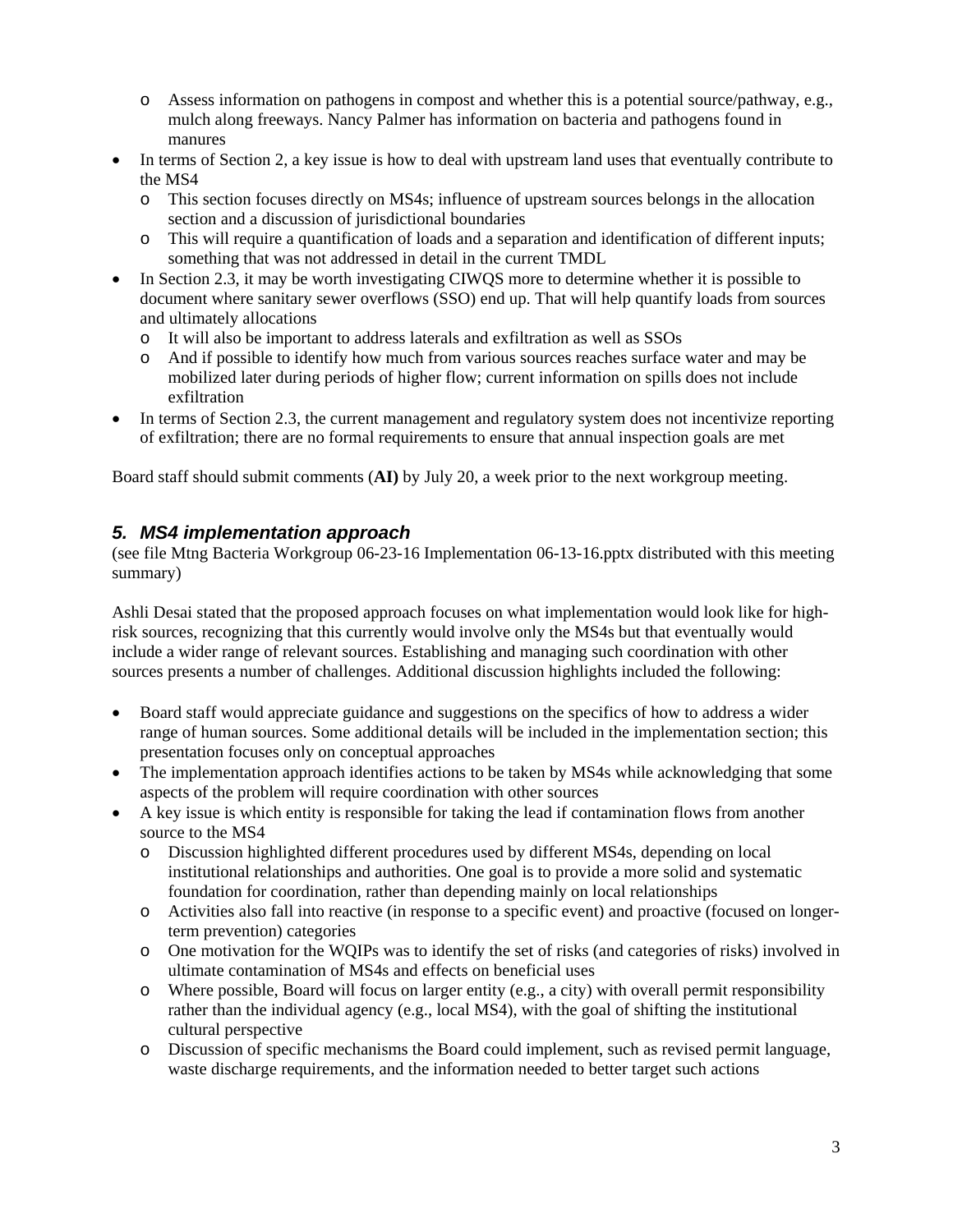- For example, a wider range of permits could specifically reference the Bacteria TMDL in order to emphasize shared responsibilities, change of ownership could trigger an inspection requirement
- These could be included in the document as implementation actions
- Slide #6: wording of  $3<sup>rd</sup>$  bullet is meant to communicate that the MS4s do have the authority to direct actions by other entities. This will depend on the Board's convening authority and there are upcoming opportunities to begin this discussion (e.g., WDR meeting in Orange County)

#### *6. Targets section*

Board staff should submit comments (**AI)** by July 20, a week prior to the next workgroup meeting.

#### *Next steps*

The next steps are to address the decisions and action items highlighted above:

- Review the list of CBA alternatives based on the discussion
- Make requested edits to the problem statement
- Continue working toward preparing more fully developed written products to Board staff

#### *Next meeting date*

The next workgroup meeting will be June 23, 2016, from 9:00 – 12:00, per the agreed meeting schedule.

#### *Attendees*

San Diego Regional Water Board: Cynthia Gorham, Jeremy Haas, Jimmy Smith, Michelle Mata, Laurie Walsh, Helen Yu San Diego County: Jo Ann Weber Orange County Public Works: Jian Peng City of San Diego: Ruth Kolb Team: Clint Boschen, Ashli Desai, Brock Bernstein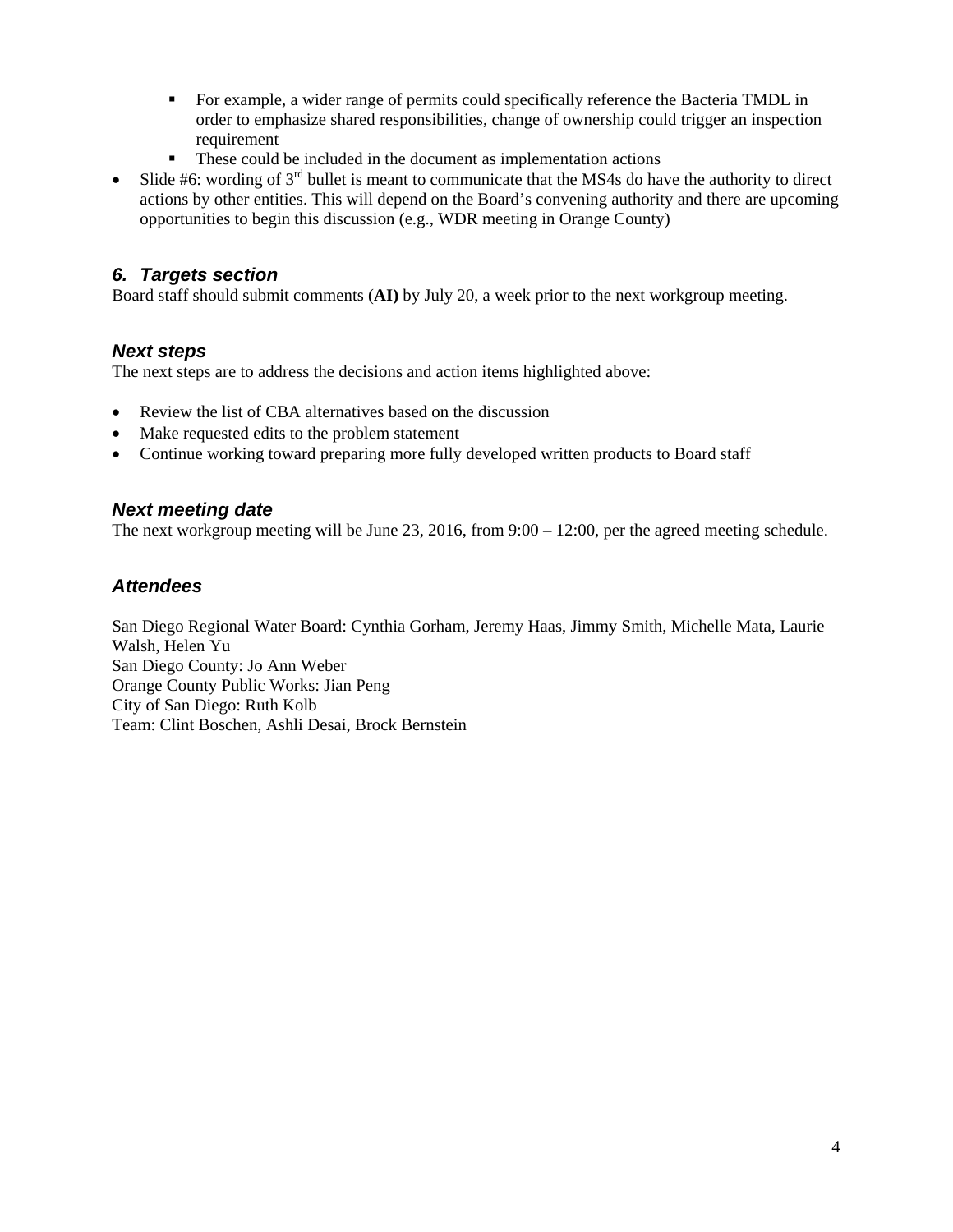#### **Agenda**  San Diego Bacteria Workgroup Meeting San Diego Regional Water Quality Control Board June 23 2016 9:00 am to 12:00 pm

- 1. Introductions and Purpose of Meeting (9:00-9:05 am)
- 2. Meeting Notes, Action Items, Decision Points, and Parking Lot Review (9:05‐9:15 am)
	- a. Purpose: Review meeting notes, action items, parking lot and decisions from May meetings
	- b. Handout: Meeting notes with action item, decision points, and parking lot tables
	- c. Relevant studies: None
	- d. Decisions/Desired Outcomes: Agreement on meeting notes, action items and decisions
- 3. Overview of MS4 Permittee Requests (9:15-10:15 am)
	- a. Purpose: Provide an overall picture of the MS4 Permittees desired outcomes for the process
	- b. Handout: Summary of desired outcomes
	- c. Relevant studies: None
	- d. Previous discussions: Follow-up to May 17, 2016 RWQCB request
	- e. Decisions: None
- 4. Source Analysis Section (10:15-11:00 am)
	- a. Project Element: TMDL Source Analysis Section
	- b. Purpose: Provide brief overview of Draft Source Analysis section. Also, information item on sanitary sewer system operations and potential strategies for engagement
	- c. Handout: Draft Source Analysis section
	- d. Relevant studies: None
	- e. Previous discussions: None
	- f. Decisions/Desired Outcomes: Overview of source assessment and input on sanitary sewer sources
- 5. Implementation Strategies for Addressing Human Sources (11:00-11:30 pm)
	- a. Project Element: TMDL Implementation Plan
	- b. Purpose: Continue discussing options for implementing TMDL with a focus on human health risk
	- c. Handout: None
	- d. Relevant studies: None
	- e. Previous discussions: April 18, 2016 and May 17, 2016
	- f. Decisions/Desired Outcomes: Continue discussion with RWQCB on implementation approaches that focus on human health risk and potential, proactive MS4 strategies
- 6. Targets Section if time permits (11:30-11:45 am)
	- a. Project Element: TMDL Targets Section and Considerations for Basin Plan Water Quality Objectives (Chapter 3) and Implementation (Chapter 5)
	- b. Purpose: Discuss RWQCB comments on Draft Targets section
	- c. Handout: None
	- d. Relevant studies: EPA 2012 Criteria, Surfer Health Study, Reference Reach Study
	- e. Previous discussions: Meetings in 2015, May 17, 2016
	- f. Decisions/Desired Outcomes: Discussion on next steps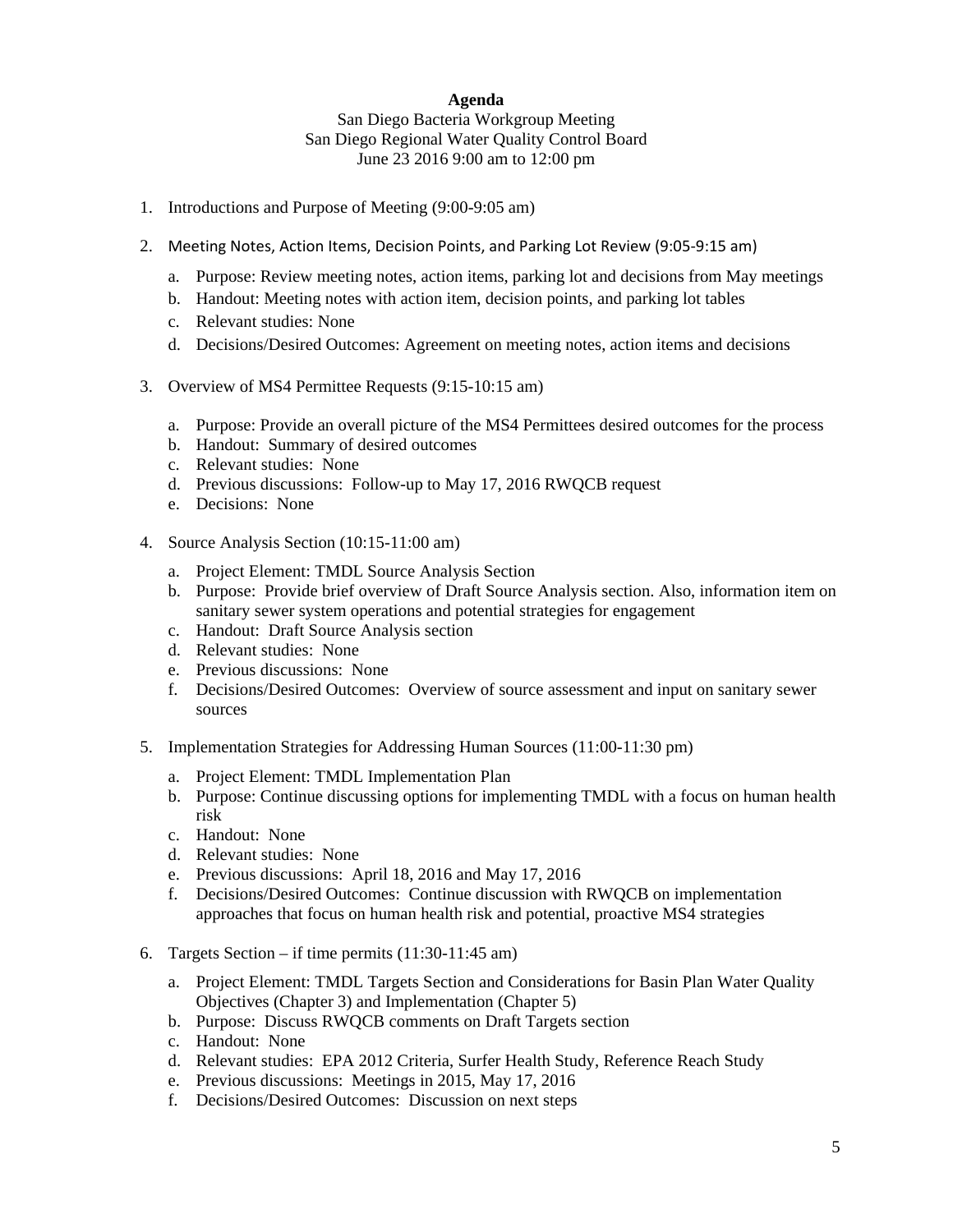- 7. Action items and agenda items for next meeting (11:45 am-12:00 pm)
	- a. Purpose: Summarize action items and discuss potential agenda items for next meeting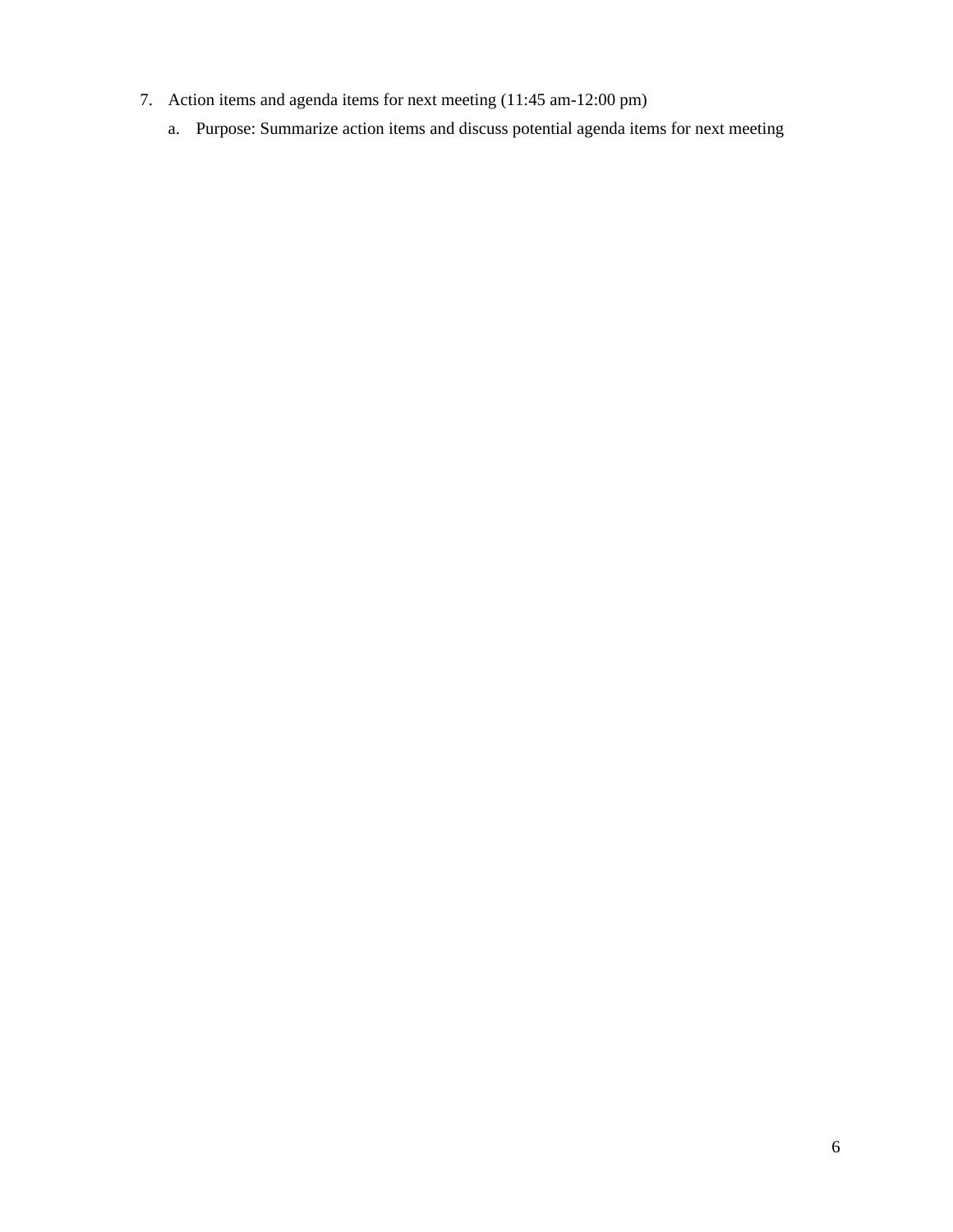### **San Diego Bacteria TMDL Workgroup Action Items Report**

Key to status colors:

- $\bullet$ Green indicates a completed deliverable
- Blue indicates greater than 30 days until the deliverable is due
- $\bullet$ Yellow indicates a deliverable is due within 30 days
- $\bullet$ Red indicates an overdue deliverable



| <b>Mtng Date</b> | <b>Deliverable</b>                                                                                                                                                         | <b>Assigned To</b>                                                               | <b>Due Date</b>                 | <b>Status</b> | <b>Comments</b> |
|------------------|----------------------------------------------------------------------------------------------------------------------------------------------------------------------------|----------------------------------------------------------------------------------|---------------------------------|---------------|-----------------|
| 08/27/15         | List of studies, completion dates, value added,<br>implications for reopener                                                                                               | Consultant team                                                                  | 09/02/15                        |               |                 |
| 08/27/15         | Distribute draft cost sharing agreement                                                                                                                                    | <b>Todd Snyder</b>                                                               | 09/10/15                        |               |                 |
| 08/27/15         | Review past MOUs to assess whether useful concepts or<br>language can be borrowed for this MOU                                                                             | Drew Kleis, Ruth Kolb                                                            | 09/10/15                        |               |                 |
| 08/27/15         | Discuss cost sharing agreement                                                                                                                                             | Workgroup                                                                        | 09/10/15                        |               |                 |
| 08/27/15         | Finalize MOU                                                                                                                                                               | Workgroup                                                                        | 09/10/15                        |               |                 |
| 08/27/15         | Michelle Mata to meet with small group to review planned<br>overall approach and its relationship to schedule; develop<br>picture of how pieces fit in logical progression | Michelle Mata, Clint<br>Boschen, Chris Minton,<br>Ashli Desai, key<br>permittees | 10/7/15 meeting<br>handout      |               |                 |
| 09/0/15          | Evaluate implications of 32 vs. 36 illness rate using<br>available monitoring data from creeks and beaches                                                                 | Chris Minton, Dustin<br>Bambic                                                   | 10/7/15 meeting<br>presentation |               |                 |
| 09/10/15         | Frame a more formal description of how a risk-based<br>framework could be used in the TMDL                                                                                 | Ruth Kolb                                                                        | 10/7/15 meeting<br>handout      |               |                 |
| 09/10/15         | Develop options for calculating geomeans that account<br>for varying intensities/frequencies of monitoring events                                                          | Chris Minton, Dustin<br><b>Bambic</b>                                            | 10/7/15 meeting<br>presentation |               |                 |
| 09/10/15         | Expand the example table (single sample vs. STV) to<br>include a column showing how the geomean compares to<br>the single sample and STV results                           | Chris Minton, Dustin<br>Bambic                                                   | Undefined, but soon             |               |                 |
| 09/10/15         | Prepare a set of scenarios showing a range of<br>comparisons across the options presented                                                                                  | Chris Minton, Dustin<br><b>Bambic</b>                                            | 10/7/15 meeting<br>presentation |               |                 |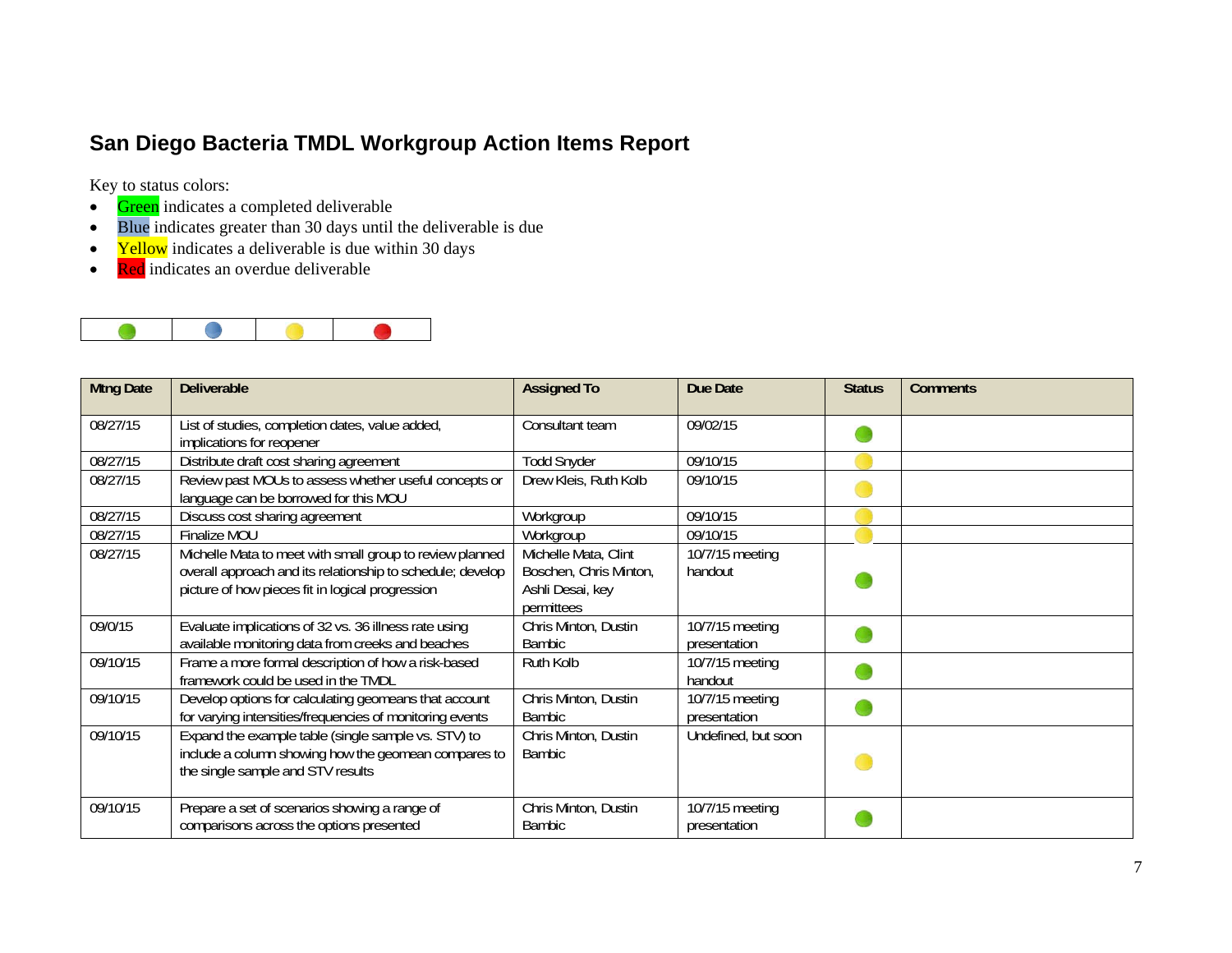| <b>Mtng Date</b> | <b>Deliverable</b>                                                                                                                                               | <b>Assigned To</b>                    | Due Date                      | <b>Status</b> | <b>Comments</b>                                                   |
|------------------|------------------------------------------------------------------------------------------------------------------------------------------------------------------|---------------------------------------|-------------------------------|---------------|-------------------------------------------------------------------|
| 10/07/15         | Prepare background information on the basis for the 32<br>vs. 36 illness rates                                                                                   | Chris Minton, Dustin<br><b>Bambic</b> | 10/29/15 meeting              |               |                                                                   |
| 10/07/15         | Add language to draft TMDL targets memo to explain the<br>applicability of the reference reach analysis in the risk-<br>based framework                          | Chris Minton, Dustin<br><b>Bambic</b> | 10/29/15 meeting              |               |                                                                   |
| 10/07/15         | Prepare a draft decision flow chart                                                                                                                              | Ashli Desai, Clint<br><b>Boschen</b>  | 10/29/15 meeting              |               |                                                                   |
| 10/07/15         | Prepare a draft Technical Report outline                                                                                                                         | Team                                  | 12/10/15 meeting              |               |                                                                   |
| 10/29/15         | Prepare background information on STV                                                                                                                            | Team                                  | 11/12/15                      |               |                                                                   |
| 10/29/15         | Provide comments on draft decision flow chart and draft<br>TMDL targets memo                                                                                     | <b>RWQCB staff</b>                    | 11/6/15                       |               |                                                                   |
| 10/29/15         | Provide revised TMDL targets memo and flow chart<br>based on comments                                                                                            | Team                                  | 11/12/15                      |               |                                                                   |
| 11/19/15         | Provide more detail on analyses needed to compare the<br>two illness rates, along with cost and time estimate                                                    | Team                                  |                               |               | Hold off for now                                                  |
| 11/19/15         | Approach State Board about Workgroup meeting with<br>them as a focus group                                                                                       | Jeremy Haas                           | 12/10/15 meeting              | œ             |                                                                   |
| 11/19/15         | Examine the 13241 requirements to identify what<br>information would be needed to address those                                                                  | Team                                  |                               |               | Completed and ready to insert into<br>draft documents when needed |
| 11/19/15         | Add the caveat to the draft language that the 32 illness<br>level is a "working assumption"                                                                      | Team                                  | $\overline{12}/10/15$ meeting |               |                                                                   |
| 11/19/15         | Describe the statistical background and rationale for the<br>EPA 2012 criteria                                                                                   | Team                                  |                               | œ             |                                                                   |
| 11/19/15         | Add a minor revision to the language in the alternative on<br>Slide 7 to capture the potential for regional linkages                                             | Team                                  | 12/10/15 meeting              | œ             |                                                                   |
| 11/19/15         | Develop ideas for prototypes or case studies of site-<br>specific objectives that would illustrate different issues<br>such as natural source exclusion          | Team                                  | <b>TBD</b>                    |               | Longer term                                                       |
| 11/19/15         | Develop revised language related to allowable<br>exceedance frequency                                                                                            | Team                                  |                               | œ             |                                                                   |
| 11/19/15         | Prepare an explanation of "safe" in different contexts and<br>what the implications could be for action in response to<br>different types of monitoring outcomes | Team                                  |                               |               | Longer term                                                       |
| 1/26/16          | Prepare data comparing STV and SSM to send to<br>SWRCB and RWQCB                                                                                                 | Team                                  | 03/15/16                      |               |                                                                   |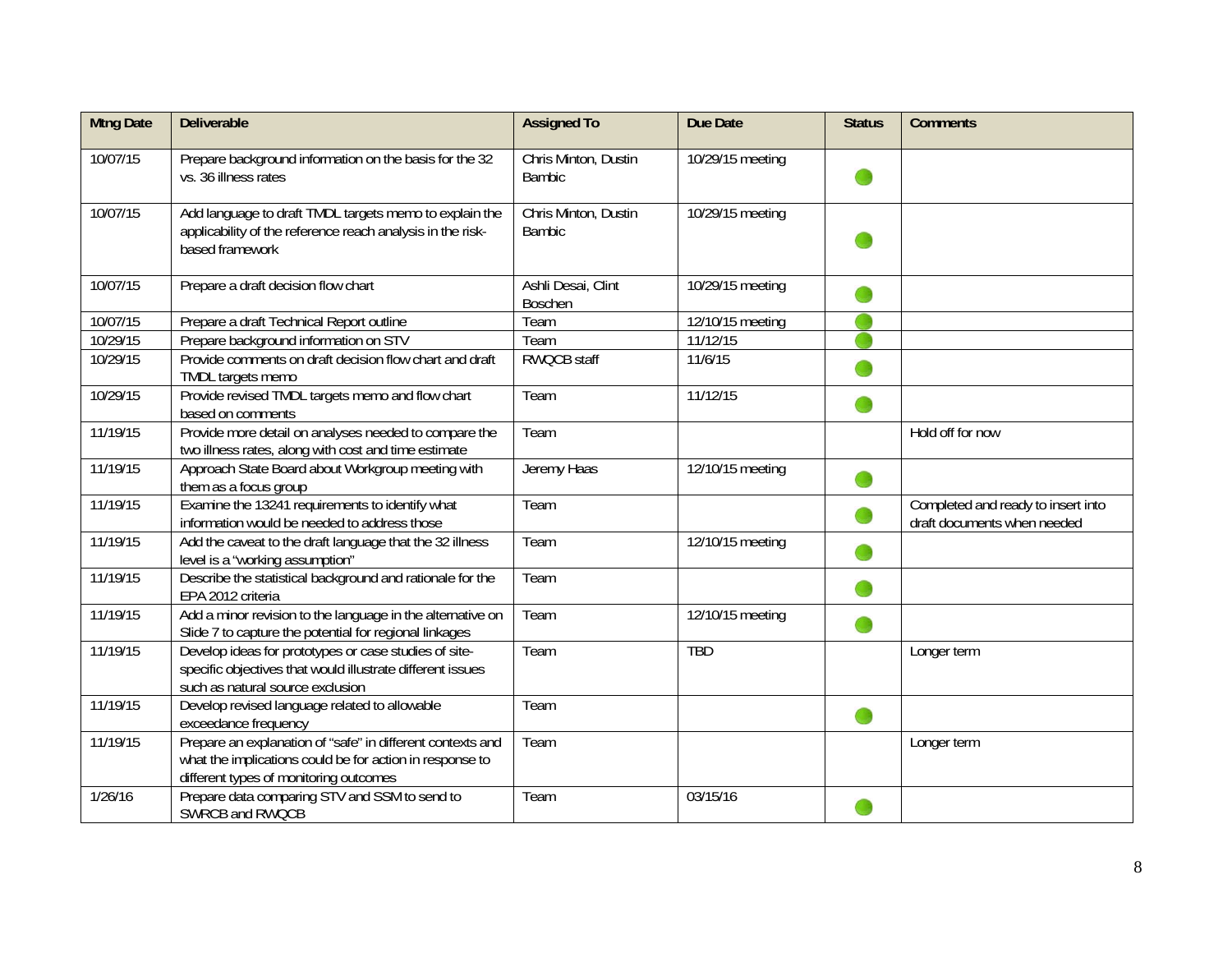| <b>Mtng Date</b> | <b>Deliverable</b>                                                                                                                                                                                                                                                                                                                                                             | <b>Assigned To</b>                                                                      | Due Date             | <b>Status</b> | <b>Comments</b>                                                    |
|------------------|--------------------------------------------------------------------------------------------------------------------------------------------------------------------------------------------------------------------------------------------------------------------------------------------------------------------------------------------------------------------------------|-----------------------------------------------------------------------------------------|----------------------|---------------|--------------------------------------------------------------------|
| 1/26/16          | Make the suggested minor edits to the list of items of<br>potential concern on bacteria policy for SWRCB.                                                                                                                                                                                                                                                                      | Team will prepare initial<br>list and provide to<br>RWQCB. RWQCB will<br>send to SWRCB. | <b>Dustin Bambic</b> |               |                                                                    |
| 02/24/16         | Prepare data memo comparing STV to SSM to send to<br>SWRCB. Send to entire team for review.                                                                                                                                                                                                                                                                                    | <b>Dustin Bambic</b>                                                                    | 03/15/16             |               |                                                                    |
| 02/24/16         | Briefly raise the issue of the potential contribution of<br>leaking sewer collection systems to the bacteria problem<br>at the March 4 SCCWRP Commission meeting                                                                                                                                                                                                               | <b>Todd Snyder</b>                                                                      | 03/03/16             |               |                                                                    |
| 02/24/16         | Prepare a white paper summarizing evidence for the role<br>of leaking sewer collection infrastructure. Provide data,<br>references, and other information to Clint Boschen, who<br>will work with Dusting Bambic and Chris Minton to<br>prepare a draft white paper that would be included as<br>part of the targets and sources section of the TMDL /<br>Basin Plan Amendment | Team                                                                                    | 04/15/16             |               | Replaced by draft sources section in<br>technical support document |
| 02/24/16         | Begin preparing written descriptions of implementation<br>pathways building on the concepts agreed on during the<br>past two workgroup meetings.                                                                                                                                                                                                                               | Team                                                                                    | 03/23/16             |               |                                                                    |
| 02/24/16         | Clarify whether State Board's Plan will allow Regional<br>Boards to establish more stringent targets, using other<br>indicators, than identified in the State Plan.                                                                                                                                                                                                            | Regional Board staff                                                                    | 03/23/16             |               |                                                                    |
| 03/23/16         | Revise memo to State Board to include mention of sewer<br>collection system and revision of AB411 standards to be<br>consistent with EPA 2012 criteria. Distribute to workgroup<br>for review.                                                                                                                                                                                 | Jimmy Smith                                                                             | 04/15/16             |               |                                                                    |
| 03/23/16         | Develop more detailed written descriptions of the CBA<br>scenarios.                                                                                                                                                                                                                                                                                                            | Team                                                                                    | 04/15/16             |               |                                                                    |
| 03/23/16         | Submit any additional local information on studies of<br>leaking infrastructure to Clint Boschen.                                                                                                                                                                                                                                                                              | All                                                                                     | 04/15/16             |               |                                                                    |
| 03/23/16         | Individual sponsors of or participants in the San Diego<br>River study will encourage Ken Schiff to develop<br>estimates of the range of leaking sewage needed to<br>produce observed amounts of human markers.                                                                                                                                                                | All                                                                                     | 04/15/16             |               |                                                                    |
| 03/23/16         | Invite retired sewage system expert to next meeting                                                                                                                                                                                                                                                                                                                            | Chris Crompton                                                                          | 04/15/16             |               | Invite for June meeting                                            |
| 03/23/16         | Forward specific questions related to the operation and<br>monitoring of sewage systems to Michelle                                                                                                                                                                                                                                                                            | All                                                                                     | 04/15/16             |               |                                                                    |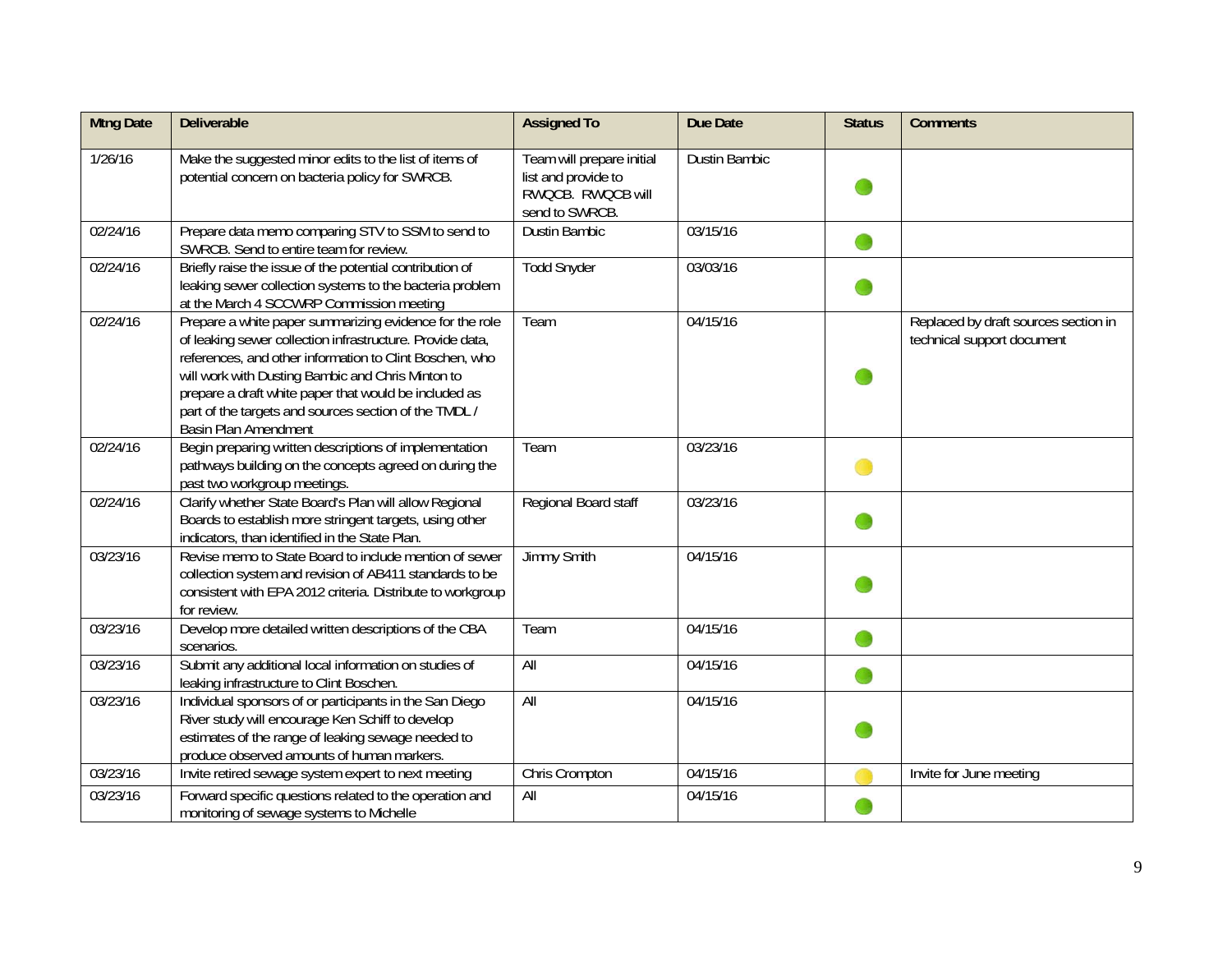| <b>Mtng Date</b> | <b>Deliverable</b>                                                                                                                                        | <b>Assigned To</b> | Due Date | <b>Status</b> | <b>Comments</b>                              |
|------------------|-----------------------------------------------------------------------------------------------------------------------------------------------------------|--------------------|----------|---------------|----------------------------------------------|
| 04/18/16         | Distribute memo for State Board to workgroup for review                                                                                                   | Jimmy Smith        | 05/01/16 |               |                                              |
| 04/18/16         | Review sewer agency annual reports for useful<br>information about infrastructure and human sources                                                       | <b>Board Staff</b> | 05/15/16 |               | No annual reports; no useful data<br>found   |
| 04/18/16         | Distribute inventory of sources studies to workgroup                                                                                                      | Clint Boschen      | 05/01/16 |               |                                              |
| 04/18/16         | Prioritize CBA scenarios, perhaps in consultation with<br>contractor                                                                                      | Workgroup          | ??       |               | Start at June CBA meeting with<br>consultant |
| 04/18/16         | Prepare updated list of CBA scenarios                                                                                                                     | Consulting team    | 04/22/16 |               |                                              |
| 04/18/16         | Provide comments on draft Intro and Problem Statement                                                                                                     | <b>Board Staff</b> | 05/10/16 |               |                                              |
| 05/17/16         | Permittees to work with Helen Yu to expand database for<br>delisting, i.e., more recent data, information on actions<br>that led to observed improvements | <b>Permittees</b>  | 06/23/16 |               |                                              |
| 05/17/16         | Add discussion and justification for regional SSO to the<br>technical support document                                                                    | Consulting team    | 06/23/16 |               |                                              |
| 05/17/16         | Prepare for SCCWRP workshop on SSO                                                                                                                        | Workgroup members  | ??       |               |                                              |
| 05/17/16         | Provide comments on draft targets section by week<br>before next meeting                                                                                  | <b>Board Staff</b> | 06/15/16 |               |                                              |
| 05/17/16         | Invite sewer system expert to next workgroup meeting                                                                                                      | Chris Crompton     | 06/23/16 |               |                                              |
| 06/23/16         | Provide comments on revised Recommendations table,<br>Source Analysis, and Targets sections                                                               | <b>Board Staff</b> | 07/20/16 |               |                                              |

## **San Diego Bacteria TMDL Workgroup Decision Record**

| <b>Number</b> | <b>Date</b> | <b>Decision</b>                                                                        | <b>Type</b>      | <b>Yes</b> | <b>No</b> | Abstain |
|---------------|-------------|----------------------------------------------------------------------------------------|------------------|------------|-----------|---------|
|               |             |                                                                                        |                  |            |           |         |
| 2015-1        | $09-02-15$  | Allow two weeks for review of meeting notes                                            | Consensus        |            |           |         |
| 2015-2        | $09-02-15$  | Michelle Mata to take on central coordinating role                                     | Consensus        |            |           |         |
| 2015-3        | $09-02-15$  | Materials for discussion/review distributed minimum of 10 calendar days before meeting | Consensus        |            |           |         |
| 2015-4        | 09-02-15    | Meeting agendas to include decision points, discussion lead, intended outcomes, and    | Consensus        |            |           |         |
|               |             | reference to background documents                                                      |                  |            |           |         |
| 2015-5        | $09-02-15$  | Use 9/10 meeting as trial run for planned approach to more detailed discussion         | Consensus        |            |           |         |
| 2015-6        | $09-10-15$  | Future discussions of methods for calculating exceedance rates and related topics will | <b>Consensus</b> |            |           |         |
|               |             | account for different settings (freshwater, marine, bays) where this has important     |                  |            |           |         |
|               |             | implications for the policy                                                            |                  |            |           |         |